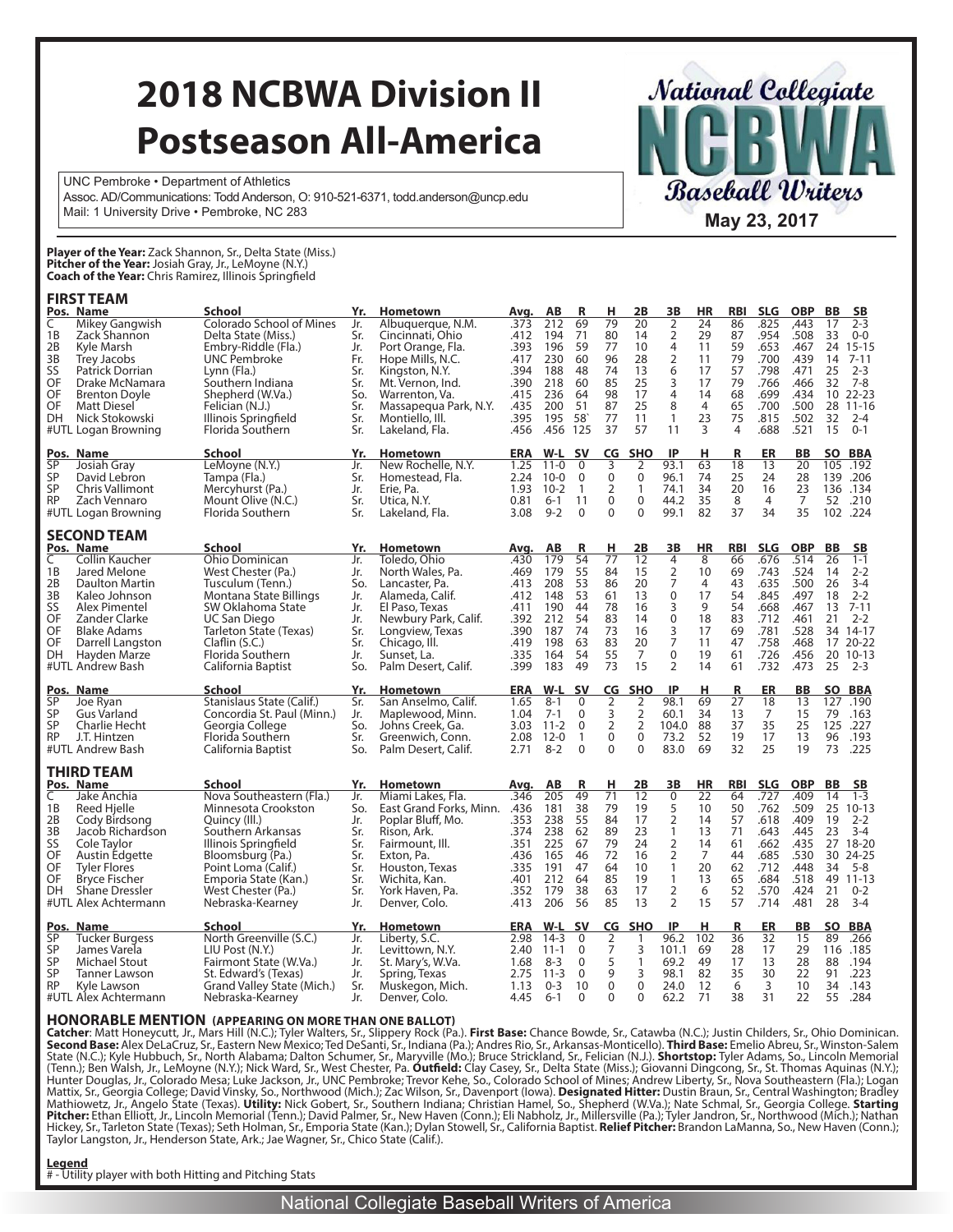# **2018 NCBWA Division II Postseason All-Region Teams**

## **ATLANTIC REGION**

**Player of the Year:** Jared Melone, Jr., West Chester (Pa.) **Pitcher of the Year:** Chris Vallimont, Jr., Mercyhurst (Pa.) **Coach of the Year:** Mike Collins, Bloomsburg (Pa.)

### **First-Team**

Starting Pitcher: Eli Nabholz, Jr., Millersville (Pa.) Starting Pitcher: Michael Stout, Jr., Fairmont State (W.Va.) Starting Pitcher: Chris Vallimont, Jr., Mercyhurst (Pa.) Relief Pitcher: Chris Metrick, Sr., West Virginia Wesleyan Catcher: Tyler Walters, Sr., Slippery Rock (Pa.) First Base: Jared Melone, Jr., West Chester (Pa.) Second Base: Ted DeSanti, Sr., Indiana (Pa.) Third Base: Emilio Abreu, Sr., Winston-Salem State (N.C.) Shortstop: Nick Ward, Sr., West Chester (Pa.) Outfield: Brenton Doyle, So., Shepherd (W.Va.) Outfield: Austin Edgette, Sr., Bloomsburg (Pa.) Outfield: Austin Norman, Sr., Fairmont State (W.Va.) Designated Hitter: Shane Dressler, Sr., West Chester (Pa.) Utility: Christian Hamel, Sr., Shepherd (W.Va.)

## **Second-Team**

Starting Pitcher: Ryan Potts, Jr., Shepherd (W.Va.) Starting Pitcher: Cordell Shannon, Jr., Millersville (Pa.) Starting Pitcher: Zack Sims, So., Shippensburg (Pa.) Relief Pitcher: Tyrel Panter, Sr., West Virginia State Catcher: Drew Delsignore, Sr., Mercyhurst (Pa.) First Base: Justin Smith, Jr., Shepherd (W.Va.) Second Base: Darrin Zombro, Sr., Fairmont State (W.Va.) Third Base: Tom McCarthy, Sr., Seton Hill (Pa.) Shortstop: Joe Campagna, Jr., Slippery Rock (Pa.) Outfield: Nick Atkinson, Jr., Shepherd (W.Va.) Outfield: Dalton Hoiles, Sr., Shippensburg (Pa.) Outfield: Randy Norris, Jr., Winston-Salem State (N.C.) Designated Hitter: Nate Cardy, Jr., Gannon (Pa.) Utility: Carson Freeman, So., East Stroudsburg (Pa.)

# **CENTRAL REGION**

**Player of the Year:** Alex Achtermann, Jr., Nebraska Kearney **Pitcher of the Year**: Gus Varland, , Jr., Concordia-St. Paul **Coach of the Year**: Scott Eul, Minot State

# **First-Team**

Starting Pitcher: Gus Varland, Jr., Concordia-St. Paul (Minn.) Starting Pitcher: Seth Holman, Sr., Emporia State (Kan.) Starting Pitcher: Bryant Haralson, Sr., Henderson State (Ark.) Relief Pitcher: Taylor Langston, Jr., Henderson State (Ark.) Catcher: Hudson Bilodeau, Sr., Northwest Missouri State First Base: Reed Hjelle, So., Minnesota Crookston Second Base: Andres Rios, Sr., Arkansas-Monticello Third Base: Jacob Richardson, Sr., Southern Arkansas Shortstop: Alex Pimentel, Jr., Southwestern Oklahoma State Outfield: Bryce Fischer, Sr., Emporia State (Kan.) Outfield: Jack Schmidt, Sr., Northern State (S.D.) Outfield: Brandon Hernandez, Jr., Nebraska Kearney Designated Hitter: Reece Garvie, Jr., Pittsburg State (Kan.) Utility: Alex Achtermann, Jr., Nebraska-Kearney

# **Second-Team**

Starting Pitcher: Jacob Blank, Sr., Augustana (S.D.) Starting Pitcher: Hunter Vasquez, Sr., Southern Arkansas Starting Pitcher: Tyler Mitzel, Sr., Augustana (S.D.) Relief Pitcher: Trevor Dudar, Jr., Northwest Missouri State Catcher: Hunter Hisky, Jr., Southwest Baptist (Okla.) First Base: Collin Nevil, Sr., Central Missouri Second Base: Dallas Reed, Sr., Pittsburg State (Kan.) Third Base: Zane Gelphman, Sr., Oklahoma Baptist Shortstop: Colton Pogue, Sr., Pittsburg State (Kan.) Outfield: Jake Gozzo, Jr., Oklahoma Baptist Outfield: Brian Ray, Sr., Arkansas Monticello

Outfield: Eric Webb, So., Central Missouri Designated Hitter: Jake Tisevich, Sr., Southern Arkansas Utility: Brady Weiss, Sr., Arkansas-Monticello Utility: Josh Crosby, Sr., Washburn (Kan.)

#### **Honorable Mention**

Starting Pitcher: Jacob Blank, Sr., Minnesota State; Dominic Austin, Jr., St. Cloud State (Minn.); Louie Varland, So., Concordia-St. Paul (Minn.). Relief Pitcher: Zach Reeg, Sr., Augustana (S.D.); Eric White, Jr., Southern Arkansas. Catcher: Bo Schmitz, Sr., St. Cloud State (Minn.); Juan Gonzalez, Sr., Oklahoma Baptist. First Base: Sean Wagner, Sr., Arkansas-Monticello. Second Base: Kyle Miskovsky, Sr., Central Oklahoma. Third Base: Drew Quinones, Sr., Lindenwood (Mo.). Shortstop: Sam Baier, So., Augustana (S.D.). Outfield: Mitch Mallek, Jr., St. Cloud State (Minn.); Brett Young, Jr., Nebraska-Kearney. Designated Hitter: Celestino Rodriguez, Jr., Minot State (N.D.); Bryce Bisenius, So., Wayne State (Mich.). Utility: Grant Guest, Sr., Harding (Ark.).

# **EAST REGION**

**Player of the Year:** Matt Diesel, Sr., Felician (N.J.) **Pitcher of the Year:** Josiah Gray, Jr., LeMoyne (N.Y.) **Coach of the Year:** Scott Cassidy, LeMoyne (N.Y.)

## **First-Team**

Starting Pitcher: Josiah Gray, Jr., LeMoyne (N.Y.) Starting Pitcher: David Palmer, Sr., New Haven (Conn.) Starting Pitcher: James Varela, Jr., LIU Post (N.Y.) Relief Pitcher: Brandon LaManna, So., New Haven (Conn.) Catcher: Andrew Jaehnig, Sr., Assumption (Mass.) First Base: Andrew Taft, Jr., LeMoyne (N.Y.) Second Base: Max Carney, Jr., Wilmington (Del.) Third Base: Bruce Strickland, Sr., Felician (N.J.) Shortstop: Ben Walsh, Jr., LeMoyne (N.Y.) Outfield: Matt Diesel, Sr., Felician (N.J.) Outfield: Giovanni Dingcong, Sr., St. Thomas Aquinas (N.Y.) Outfield: Matt Nicholson, Sr., Merrimack (Mass.) Designated Hitter: Rosario Missiti, Jr., Post (Conn.) Utility: Matt Costanza, So., American International (Mass.)

#### **Second-Team**

Starting Pitcher: Dylan Lawrence, Sr., Concordia (N.Y.) Starting Pitcher: Frankie Moscatiello, Sr., St. Thomas Aquinas (N.Y.) Starting Pitcher: Dan Wirchansky, Jr., Pace (N.Y.) Relief Pitcher: Angelo Baez, So., St. Thomas Aquinas (N.Y.) Catcher: Joseph Davide, Sr., Concordia (N.Y.) First Base: Angelo Navetta, Sr., Molloy (N.Y.) Second Base: Mike Samko, Sr., Bentley (Mass.) Third Base: John Friday, Sr., Franklin Pierce (N.H.) Shortstop: Joseph Pena, Sr., St. Thomas Aquinas (N.Y.) Outfield: Dave Brehm, Jr., LIU Post (N.Y.) Outfield: Daren Grabowski, Sr., Bridgeport (Conn.) Outfield: Brian Cox, Sr., LeMoyne (N.Y.) Designated Hitter: Matthew Ronai, Jr., Merrimack (Mass.) Utility: Anthony Murphy, Jr., Mercy (N.Y.)

#### **Honorable Mention**

Starting Pitcher: Zach Hart, Jr., Franklin Pierce (N.H.); Mitchell Powers, Sr., Southern New Hampshire; Brad Scull, Jr., Wilmington, Del. Relief Pitcher: Justin Mears, Jr., Wilmington (Del.). Catcher: Anthony Vaglica, Jr., LIU Post (N.Y.). First Base: Brandon Quaranta, Sr., Jefferson (Pa.). Second Base: Ramger Iglesias, Sr., LIU Post (N.Y.). Third Base: Anthony Shkreljia, Sr., St. Thomas Aquinas (N.Y.). Shortstop: Tom Walraven, Sr., New Haven (Conn.); Alec Craig, Sr., Chestnut Hill (Pa.). Outfield: Adam Chase, Sr., Franklin Pierce (N.H.); Caleb Potter, Sr., Southern New Hampshire; Brandon Grover, Jr., Bentley (Conn.). Designated Hitter: Tom Rinaldi, Sr., Bridgeport (Conn.). Utility: L.T. Struble, Jr., Felician (N.J.).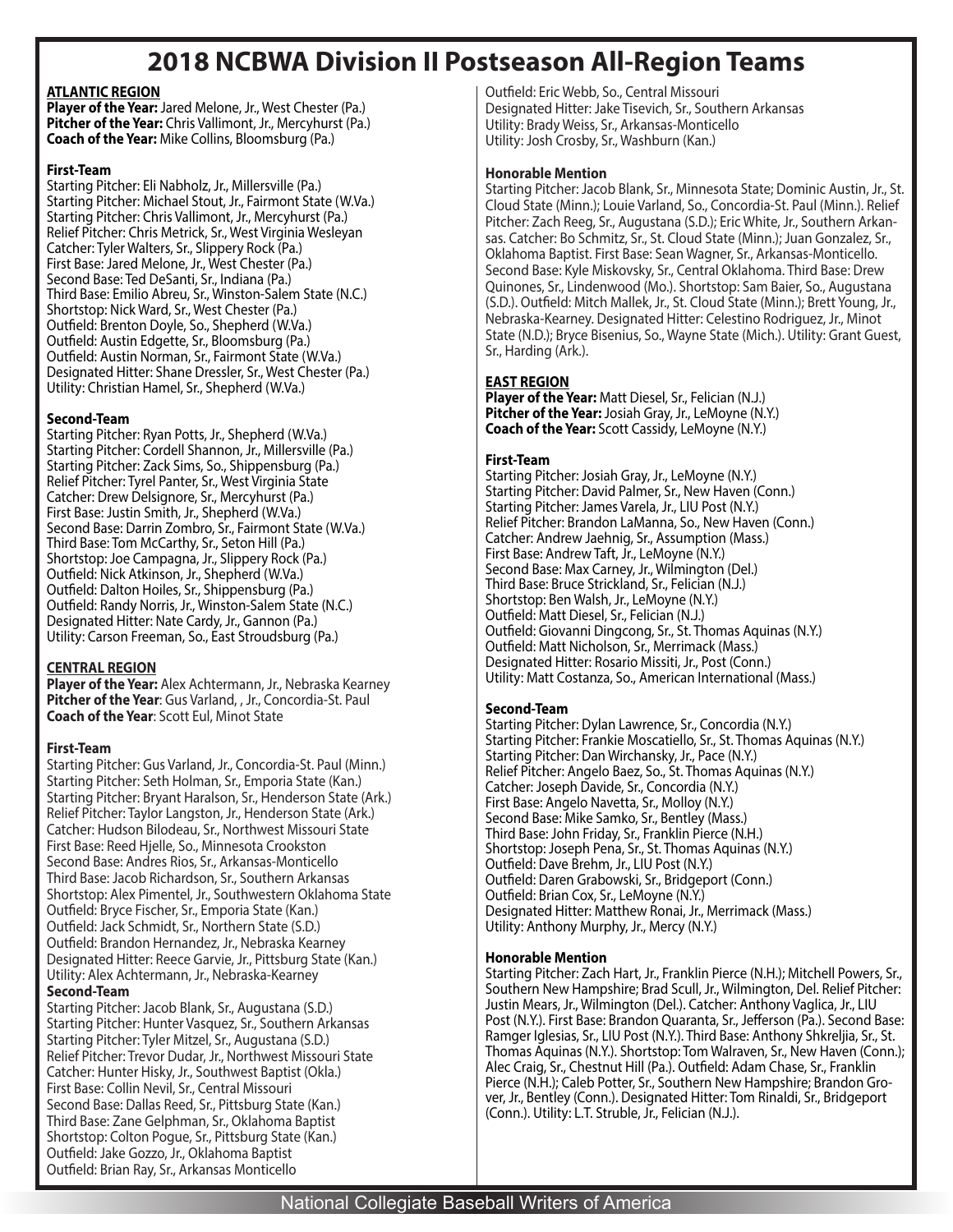# **2018 NCBWA Division II Postseason All-Region Teams**

#### **MIDWEST REGION**

**Player of the Year:** Drake McNamara, Sr., Southern Indiana **Pitcher of the Year:** Tyler Jandron, Sr., Northwood (Mich.) **Coach of the Year:** Chris Ramirez, Illinois Springfield

#### **First-Team**

Starting Pitcher: Eddie Mathis, Jr., Bellarmine (Ky.) Starting Pitcher: Tyler Jandron, Sr., Northwood (Mich.) Starting Pitcher: Roscoe Blackburn, Sr., Malone (Ohio) Relief Pitcher: Kyle Lawson, Sr., Grand Valley State (Mich.) Catcher: Collin Kaucher, Jr., Ohio Dominican First Base: Justin Childers, Sr., Ohio Dominican Second Base: Cody Birdsong, Jr., Quincy (Ill.) Third Base: Dalton Schumer, Sr., Maryville (Mo.) Shortstop: Cole Taylor, Sr., Illinois Springfield Outfield: Drake McNamara, Sr., Southern Indiana Outfield: Zac Wilson, Sr., Davenport (Iowa) Outfield: David Vinsky, So., Northwood (Mich.) Designated Hitter: Nick Stokowski, Sr., Illinois Springfield Utility: Nick Gobert, Sr., Southern Indiana

#### **Second-Team**

Starting Pitcher: Andrew Dean, Jr., Illinois Springfield Starting Pitcher: Justin Revels, Jr., Illinois Springfield Starting Pitcher: Ian Dimitrie, Sr., Northwood (Mich.) Relief Pitcher: Lennon Gwizdala, Jr., Northwood (Mich.) Catcher: Logan Brown, Jr., Southern Indiana First Base: Mike Rothmund, Sr., Illinois Springfield Second Base: Ethan Harrison, Jr., Trevecca Nazarene (Tenn.) Third Base: Austin LaDoux, Sr., Grand Valley State (Mich.) Shortstop: Brynn Martinez, Sr., Quincy (Ill.) Outfield: Jacob Gleason, Jr., Grand Valley State (Mich.) Outfield: Cody Bridges, Jr., Kentucky Wesleyan Outfield: Eric Conner, Jr., Walsh Designated Hitter: Carson Mittenmaier, So., Ashland Utility: JT Conti, Sr., Wayne State (Mich.)

# **SOUTH REGION**

**Player of the Year:** Zack Shannon, Sr., Delta State (Miss.) **Pitcher of the Year:** David Lebron, Sr., Tampa (Fla.) **Coach of the Year:** Joe Urso, Tampa (Fla.)

#### **First-Team**

Starting Pitcher: Tyler Joyner, Sr., North Alabama Starting Pitcher: David Lebron, Sr., Tampa (Fla.) Starting Pitcher: Alex Pondick, Jr., Montevallo (Ala.) Relief Pitcher: J.T. Hintzen, Sr., Florida Southern Catcher: Jake Anchia, Jr., Nova Southeastern (Fla.) First Base: Zack Shannon, Sr., Delta State (Miss.) Second Base: Kyle Marsh, Jr., Embry-Riddle (Fla.) Third Base: Kyle Hubbuch, Sr., North Alabama Shortstop: Patrick Dorrian, Sr., Lynn (Fla.) Outfield: Clay Casey, Sr., Delta State (Miss.) Outfield: Darrell Langston, Sr., Claflin (S.C.) Outfield: Andrew Liberty, Sr., Nova Southeastern (Fla.) Designated Hitter: Hayden Marze, Jr., Florida Southern Utility: Logan Browning, Sr., Florida Southern

#### **Second-Team**

Starting Pitcher: Jordan Pendleton, Sr., Saint Leo (Fla.) Starting Pitcher: Kevin Pimentel, Jr., Tampa (Fla.) Starting Pitcher: J.T. Salter, Jr., West Alabama Relief Pitcher: Mark Moclair, Jr., Tampa (Fla.) Catcher: Price Peters, Sr., West Georgia First Base: Dylan Harris, Sr., Nova Southeastern (Fla.) Second Base: Emil Ellis, Sr., Delta State (Miss.) Third Base: Darren Miller, Sr., Tampa (Fla.) Shortstop: Matthew Jones, Jr., West Florida Outfield: Kyle Guttveg, So., Embry-Riddle (Fla.) Outfield: Jordan Howard, Sr., Lee (Tenn.)

Outfield: Zach Howard, Jr., Embry-Riddle (Fla.) Designated Hitter: AJ Walden, Sr., Alabama-Huntsville Utility: Dalton Murray, Jr., Valdosta State (Ga.)

#### **Honorable Mention**

Starting Pitcher: Rigo Beltran, Sr., Lynn (Fla.); Devin Conn, So., Nova Southeastern (Fla.); Banks Woodley, So., Shorter (Ga.). Catcher: Samyr Santos, Jr., Shorter (Ga.). First Base: Blaine Crim, Jr., Mississippi College. Third Base: Billy Cameron, Jr., Mississippi College. Outfield: Nick De-Tringo, Jr., Tampa (Fla.); Samuel Duran, Jr., Nova Southeastern (Fla.). Brian Lane, Sr., Delta State (Miss.).

## **SOUTH CENTRAL REGION**

**Player of the Year:** Mikey Gangwish, Jr., Colorado School of Mines **Pitcher of the Year:** Tanner Lawson, Jr., St. Edward's (Texas) **Coach of the Year:** Matt Vanderburg, West Texas A&M

#### **First-Team**

Starting Pitcher: Tanner Lawson, Jr., St. Edward's (Texas) Starting Pitcher: Nathan Hickey, Sr., Tarleton State Starting Pitcher: Brad Thoutt, Sr., Regis (Colo.) Relief Pitcher: Patrick Kenny, Sr., Regis (Colo.) Catcher: Mikey Gangwish, Jr., Colorado School of Mines First Base: Luis Amaro, Sr., West Texas A&M Second Base: Alex DeLaCruz, Sr., Eastern New Mexico Third Base: Levi Zents, Sr., Texas A&M-Kingsville Shortstop: Nicholas Novak, So., Angelo State (Texas) Outfield: Trevor Kehe, So., Colorado School of Mines Outfield: Blake Adams Tarleton State (Texas) Outfield: Hunter Douglas, Sr., Colorado Mesa Designated Hitter: Bradley Mathiowetz, Jr., Angelo State (Texas) Utility: Zach Hoffman, Sr., CSU-Pueblo

#### **Second-Team**

Starting Pitcher: Tyler Blomster, So., Colorado School of Mines Starting Pitcher: Fernando Beltran, Sr., St. Mary's (Texas) Starting Pitcher: Zack De La Garza, So., St. Mary's (Texas) Relief Pitcher: Eddie Avila, Sr., Tarleton State (Texas) Catcher: : Tag Baxter, Jr., West Texas A&M First Base: Jace Selsor, Jr., Colorado School of Mines Second Base: Donny Ortiz Jr., Sr., MSU Denver Third Base: Jacob Aguilar, Sr., St. Mary's (Texas) Shortstop: Zach McLeod, Sr., Colorado Mesa Outfield: Logan Allen, So., Arkansas Fort Smith Outfield: Zach Hall, Sr., Colorado Colorado Springs Outfield: Bodie Bryan, Sr., West Texas A&M Designated Hitter: Garrett Ball, Sr., Colorado Mesa Utility: Hayden Vesely, Sr., Texas A&M-Kingsville